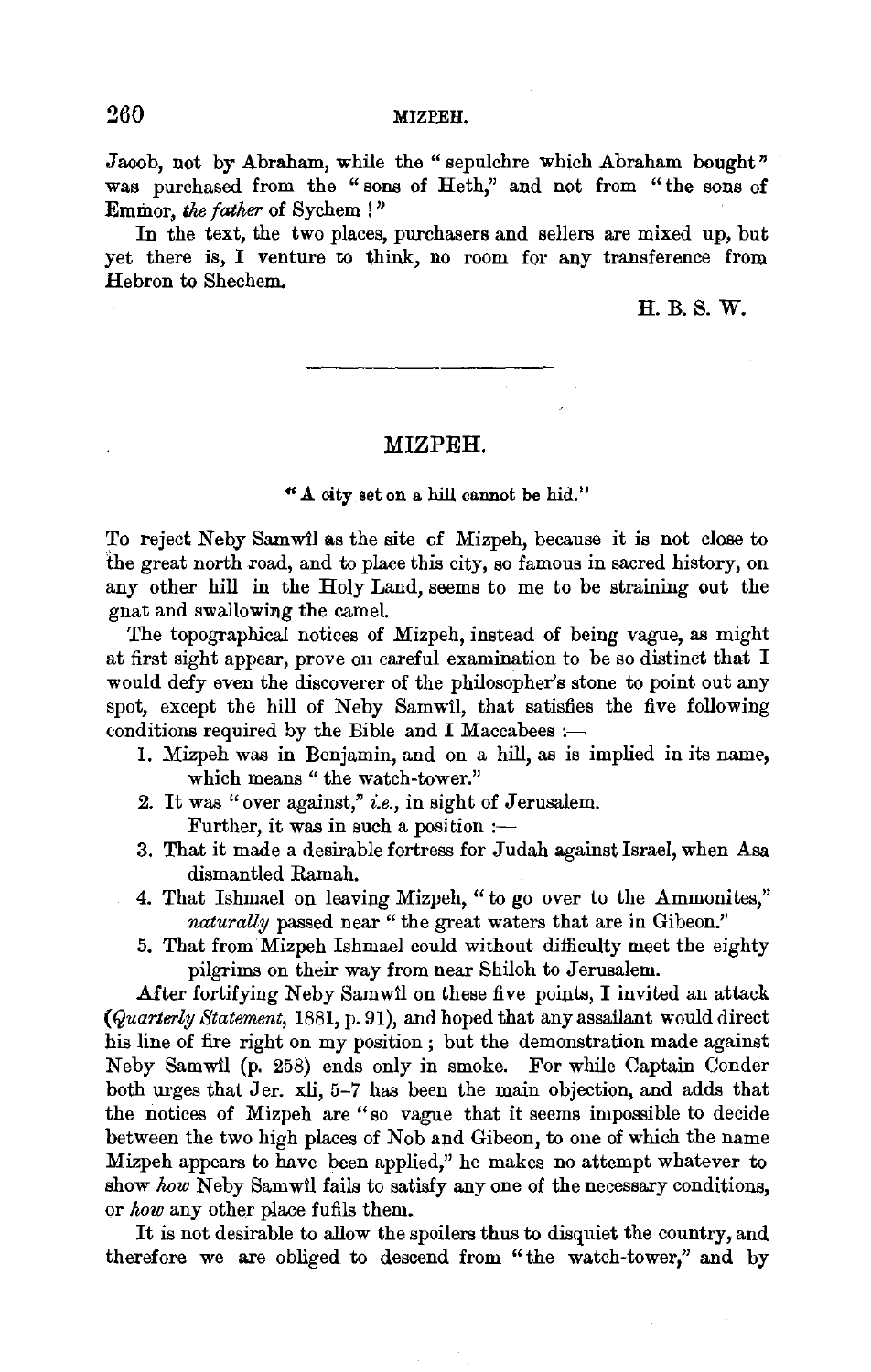cutting them off in whatever places they may be found, to show how each has swallowed the camel in whole or part.

*(a.)* In Sinai and Palestine it is said that Scopus immediately north of Jerusalem "meets every requirement of the notices of Mizpeh;" but while quoting Jer. xli, 6, Dr. Stanley overlooks the context, which enforcing condition 4, makes it impossible for Mizpeh to have been at Scopus.

For Ishmael (Jer. xli, 10) departed to go over to the Ammonites, and ·could not thus in going *eastwards* from Scopus pass near the great waters of Gibeon, which are more than two miles *west* of the longitude of the former place. Josephus it is true in this passage substitutes Hebron for Gibeon; but being more imaginative than observant, he also elsewhere interchanges these places, stating in his" Antiquities" that Asahel was slain in the battle at Hebron. The same condition is equally fatal to the suggestion about the high place of Nob (at whatever point that place can have been on the road to Jerusalem from Geba), and indeed to any position on the Mount of Olives.

Some unable to swallow the whole camel, cut it into two by supposing that the Mizpeh of Samuel and that of Jeremiah were two distinct places. This Alexander-like stratagem may be shown, however, to be equally ineffectuaL

 $(b.)$  Umm Saffa has been proposed  $(1876, p. 171)$  as a "very suitable position for the Mizpeh of Jeremiah, being on the road from Samaria to Jerusalem." It seems, however, to be five miles distant from that road, near Ain el Haramiyeh ; to be quite out of sight of it ; and being many miles north of Bethel, to be in the kingdom of *Israel,* and therefore in a position quite impossible for the Mizpeh fortified by Asa, King of *Judah*   $(Jer. xli, 9)$ .

(c.) Again it has been proposed to place the Mizpeh of Samuel at S6ba or  $(D)$  at Karbet Shûfa, making it in both cases distinct from the Mizpeh of later times, but unfortunately for these suggestions, the Maspha  $(i.e., Mizpeh)$  of I Macc., iii,  $46.$ : "The place where they prayed aforetime in Israel," was obviously the Mizpeh of 1 Sam. vii, and was also "over against " Jerusalem. Since this last characteristic has not been claimed for either Sôba or Khurbet Shûfa, I conclude is has no existence in either case.

Thus these five conditions seem to me to make "a heap for ever" of all rival places, and Neby Samwil alone remains to be identified with Mizpeh.

Simply stated, the problem in this : To find a bill top, south of the latitude of Ramah, north of that of Jerusalem, and not east of the longitude of the waters of Gibeon, which is visible from Jerusalem, and also suitable for a fortress, and commands a good view of the north road.

Here we may say, "solvitur ambulando," any one at Jerusalem may<br>Here we may say, "solvitur ambulando," any one at Jerusalem may<br>the the question for himself in a five minutes' walk. If only one place settle the question for himself in a five minutes' walk. If only one place satisfies all these conditions, as Neby Samwil does, that place must be Mizpeh. Let us therefore "rest and be thankful," and have no misgivings because the. ancient name is now wanting. Perhaps in forty years some